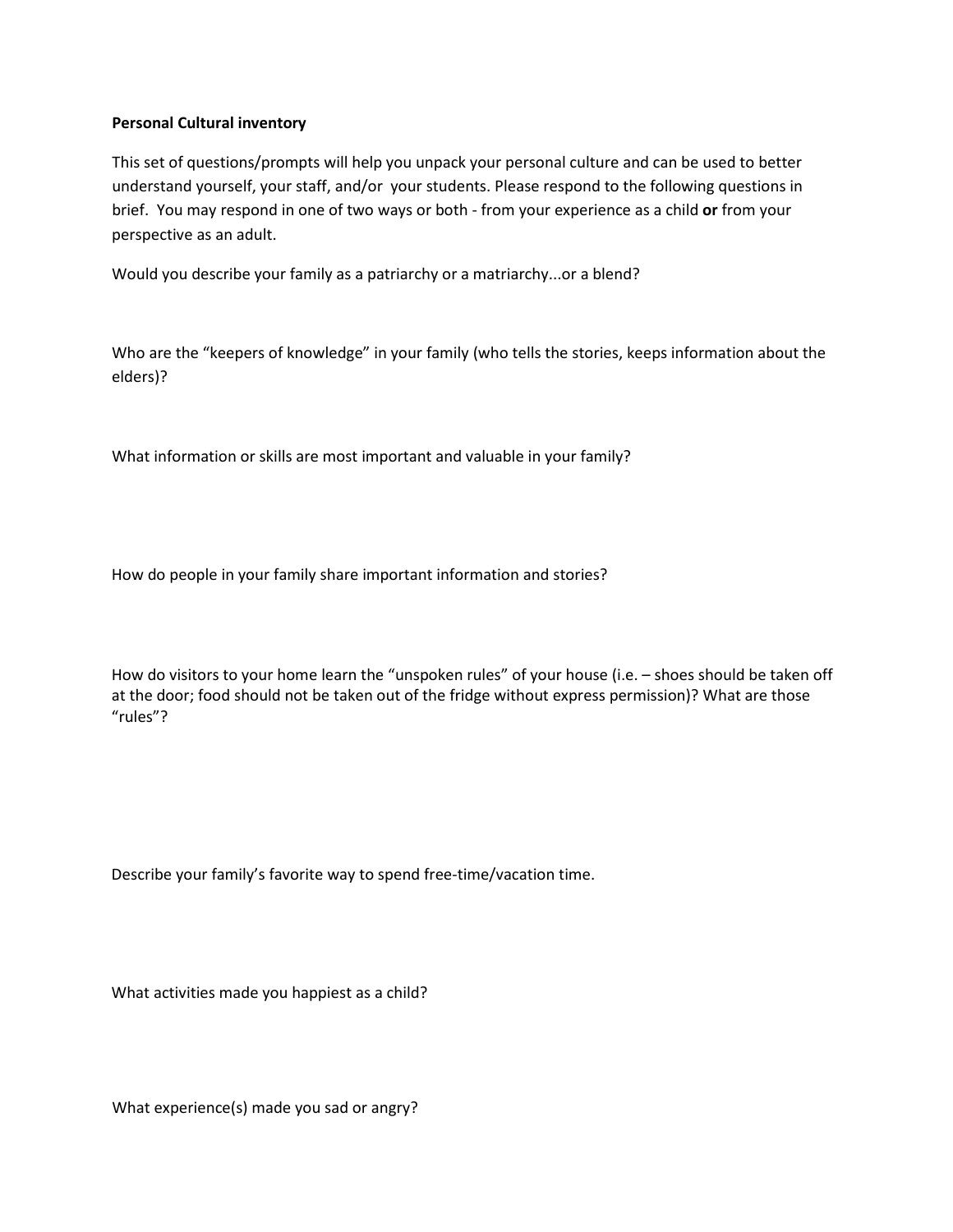Describe how members of your family deal with conflict.

Describe the belief system (or lack thereof) practiced by members of your family.

How do the members of your family relate to the following members of the community (write down the first word or phrase that comes to mind when you think about each group):

- Law enforcement
- Educators
- Religious figures
- The wealthy
- The homeless
- The elderly

How valuable is it to most of the members of your family to be on time to

| Family events    | not important | unsure | very important |
|------------------|---------------|--------|----------------|
| Work             | not important | unsure | very important |
| Dates (romantic) | not important | unsure | very important |

Describe the level of noise you were used to in your home as a child and what is comfortable for you in your home as an adult. (e.g. – television and/or radio always on; not much talking).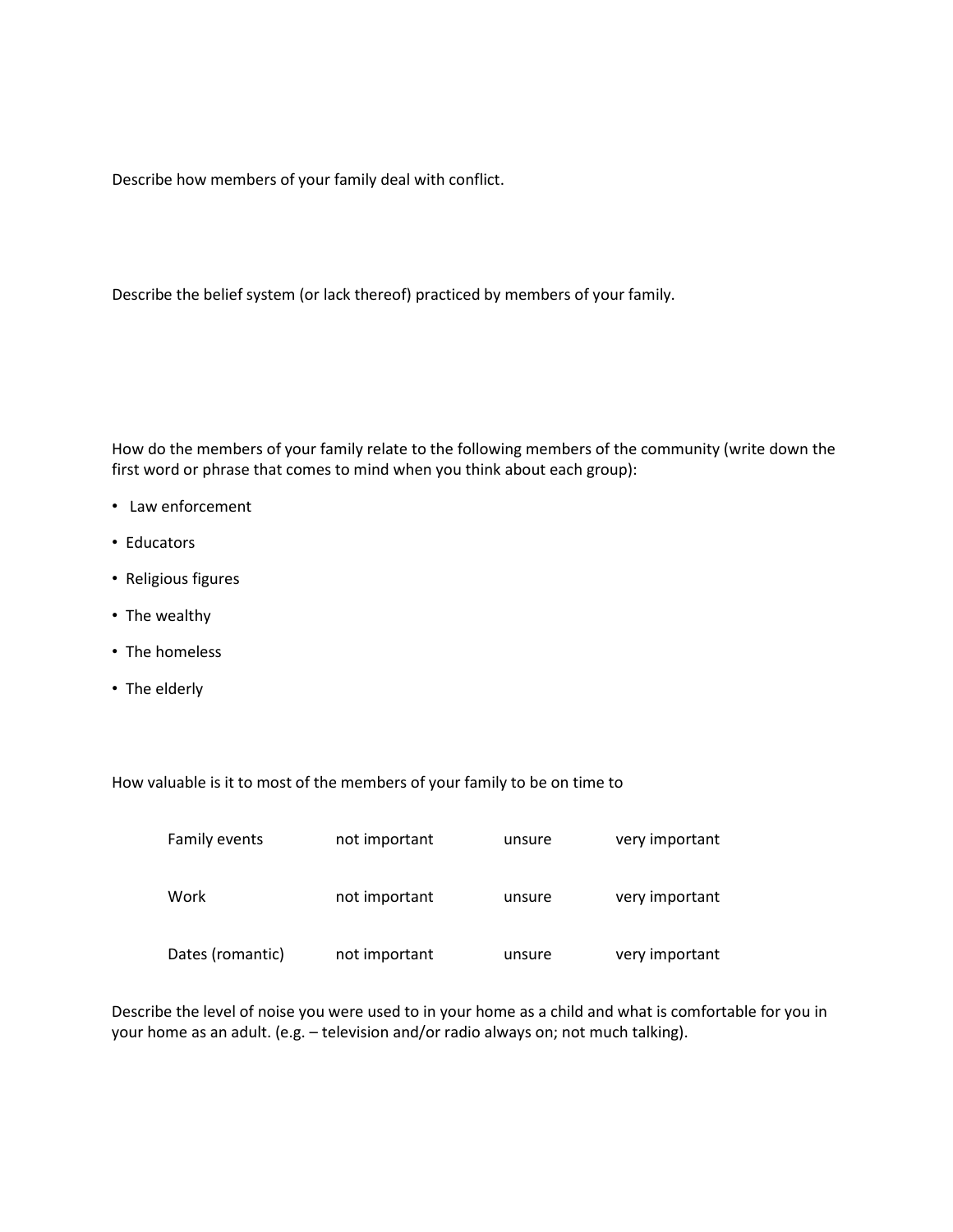Which has more value in your family, if a choice had to be made – making money or having a career devoted to service?

Which material objects or ideas are most important to your parent(s)?

How is success measured in your family? Who is considered to be "successful"? Explain.

Does your family place greater value on **independence** or **interdependence**? Explain.

Would you describe your family as being "savvy" - knowing how to move within public systems (understanding how to apply to college, talk to educators, health care providers, law officers, etc.)?

How would you describe a "good" student? A"well-behaved" child?

How were you raised to understand "professionalism" - attire, behavior, communication?